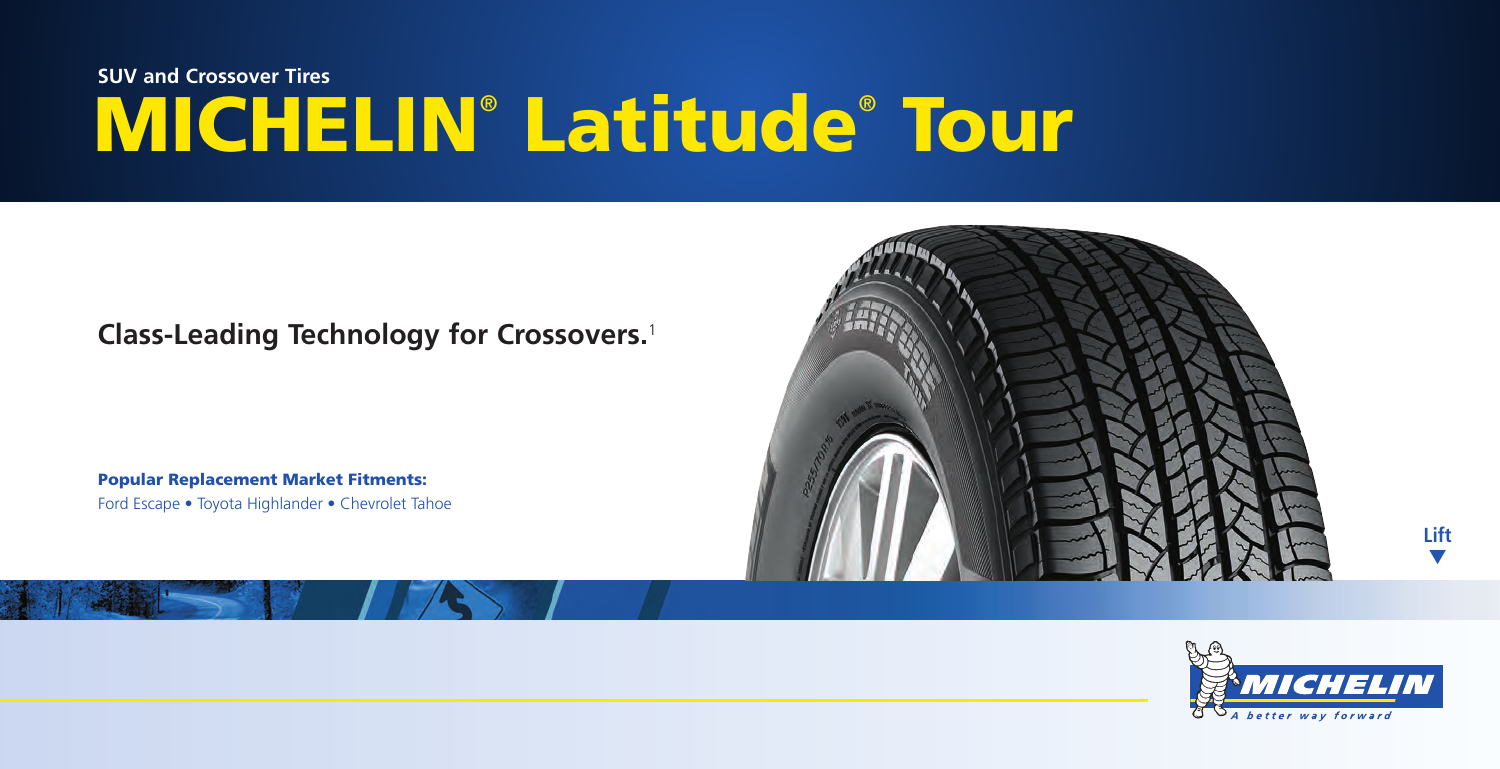# **MICHELIN**®  **Latitude**®  **Tour SUV and Crossover Tires**

**For Crossovers and SUVs, MICHELIN® Latitude® Tour Tires Deliver Best-in-Class Fuel Efficiency**<sup>2</sup> **and Improved Safety.**<sup>3</sup>



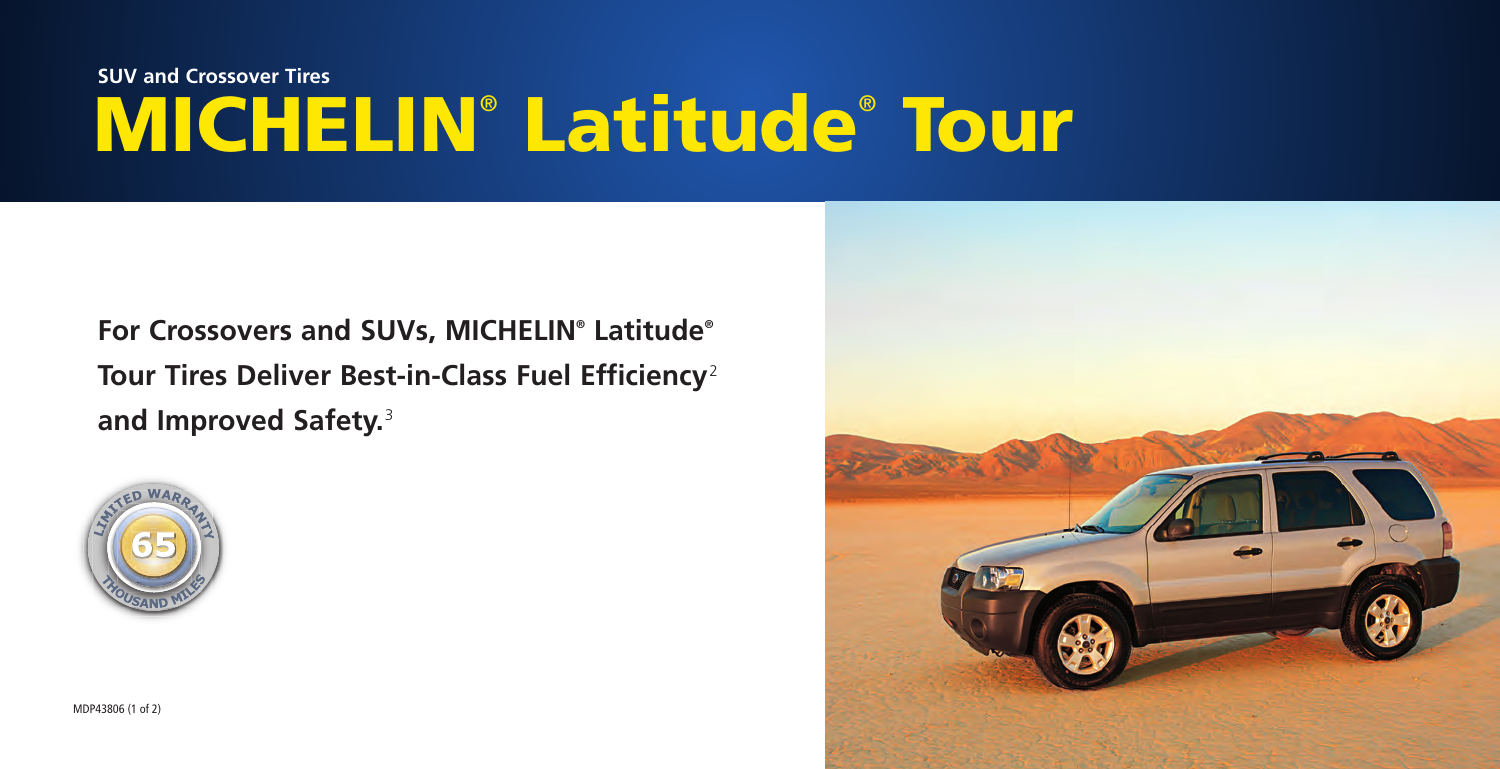#### **MICHELIN**®  **Latitude**®  **Tour**



## Longest-Lasting<del>'</del>, Most Fuel-Efficient<sup>2</sup> Tire in Its Class.<sup>1</sup>

The newly optimized contact patch of MaxTouch Construction™ and special tread compounds combine to deliver 33% more miles and make MICHELIN® Latitude® Tour tires true eco-friendly, MICHELIN® GREEN X® tires.

## **Greater Confidence in Wet Conditions.**<sup>3</sup> The silica-based compound

and wide groove design help the MICHELIN® Latitude® Tour tire stop 5% shorter than its predecessor.

### **Our Quietest, Most Comfortable Ride. MICHELIN® Comfort Control**

Technology™ uses computer-optimized design and precision manufacturing to offer greatly reduced vibrations and road noise.

1 Based on comparisons of MICHELIN® Latitude® Tour tires versus Bridgestone® Dueler® HL Alenza tires and Goodyear® Fortera® SA tires in the CUV class.

- 2 Comparisons based upon fuel efficiency testing between MICHELIN® Latitude® Tour tires and Goodyear® Fortera® tires featuring SilentArmor™ technology. Fuel savings are estimates based on comparative rolling resistance. Actual on-road savings may vary.
- 3 Based on Michelin internal wet braking test results versus MICHELIN® Cross Terrain® tires.

4 Based on third-party wear test results versus Bridgestone® Dueler® HL Alenza tires and Goodyear® Fortera® SA tires.